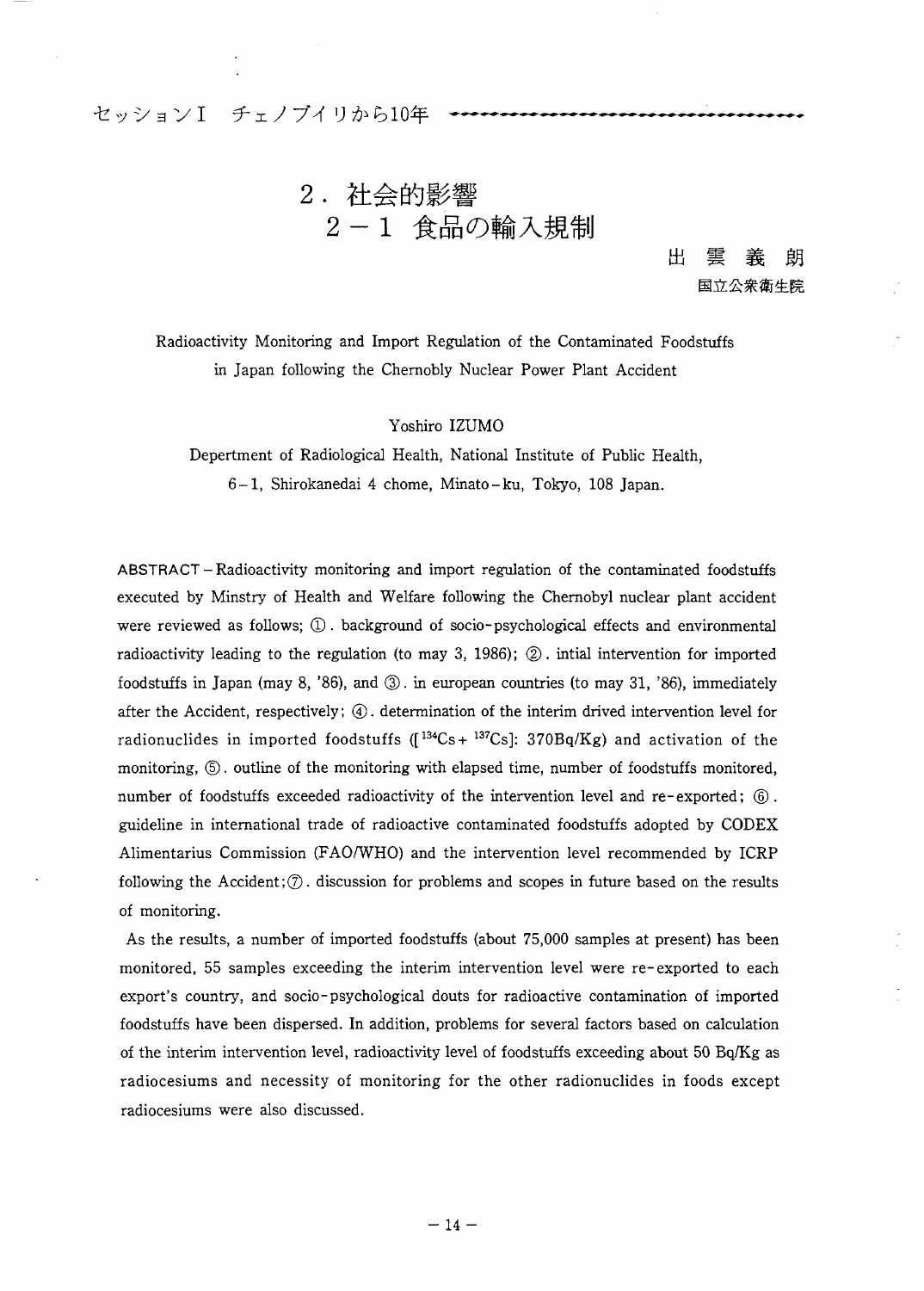#### はじめに

食品衛生法に基づく我が国の規制当局は述べるまでもなく厚生省であり、標題についても関連各課の方 々のほうが筆者よりはるかによく把握しておられる、と考えられる。一方、輸入食品の放射能に対する国 民の強い関心に応えて、本題に関連した報告や解説等はこれまでにも数多い<sup>1-8</sup>。他方、筆者は、これら の報告等のほかには新鮮な報告や論説等はあまり持ち合わせていないので、本題については、残念ながら これまでの同報告等を中心に改めて紹介させていただくともに、関連して若干の感想を述べさせていただ くことにする。

本事故に限らず、事故後の対応措置は時間とともにしばしば変化する。とりわけ、事故直後にはその性 格上、放射能の汚染や汚染の拡大状況などの事実関係が不明なまま、時間が経過しがちである。一方、本 事故のような大規模放射能汚染食品の輸入規制については、我が国のみならず諸外国においても初めての 経験であり、事故直後における事実関係の不明確さや事故時への準備不足などもあって、即応体制には戸 惑いが感じられた。この事故直後の輪入食品に対する我が国の大きな社会的影響は、主として、高濃度放 射能汚染食品の輸入の可能性や、その汚染食品の摂取による公衆の健康への影響の可能性など、不確実性 に基づく漠然とした社会心理的懸念(不安)であったように思われる。しかし、その事実関係が判明する につれ、これまでに培われてきた放射線防護に関する多くの知識や経験が諸施策に順次活かされ、心理的 懸念は次第に解消されて行った、といえよう。

食品の輸入規制は、一義的には、当局が定めた規制値を超える違反食品の検査、発見や、その後の法的 措置にある。しかし、検査対象の輸出国・地域や品目等の指定は、検査結果判明後の通関までに荷がしば しば滞留してしまうことや、輸出国による検査成績の証明書が予め必要なこと<sup>99</sup>など、検査の対象それ 自体事実上の規制にあたるといえる。

事故の性格上、その後の輸入規制は、時間の経過とともに変わって行ったが、規制の基礎になったのは、 述べるまでもなく対象食品の放射能の測定検査とその結果である。そこで、時間の経過とともに変わって 行った規制を中心に、まず、1. 食品の輪入規制に至る事故直後の背景、について述べた後、2. 事故直 後に厚生省がとった食品の規制、3.事故直後に欧州諸国がとった食品の規制、4.暫定限度の設定と放 射能検査の本格化、5.その後の放射能検査の推移と、検査件数および違反件数の概要、6.事故後の主 な国際的規制、勧告等、などについて改めて顧みたのち、7. 検査の結果と今後の課題や感想等、などに ついて述べてみたい。

#### 1.食品の輸入規制に至る事故直後の背景-3つの懸念?-

- (1) その最初は、1986年4月29日のマスコミによる「大事故の発生と環境放射能の汚染拡大の可能性」 の第一報が→「(日本は) 大丈夫かな?」、という漠然とした社会心理的懸念(不安)を引き起こしたこ とであろう。なお、国は放射能対策本部拡大幹事会を開催、32 都道府県は放射能の監視を強化4,10。
- (2)第2は、欧州における環境放射能の汚染が5月2日には明確になり、➡(日本への輸入食品は)大丈 夫かな?」、いう懸念が生じたことだろう。
- (3) 第3には、翌3日になると、国内における環境の放射能汚染が明確になり4,11)、→「(国内の飲食物 は)大丈夫かな?」の懸念とともに、輸入食品の規制へ向かう経過を辿ったといえよう。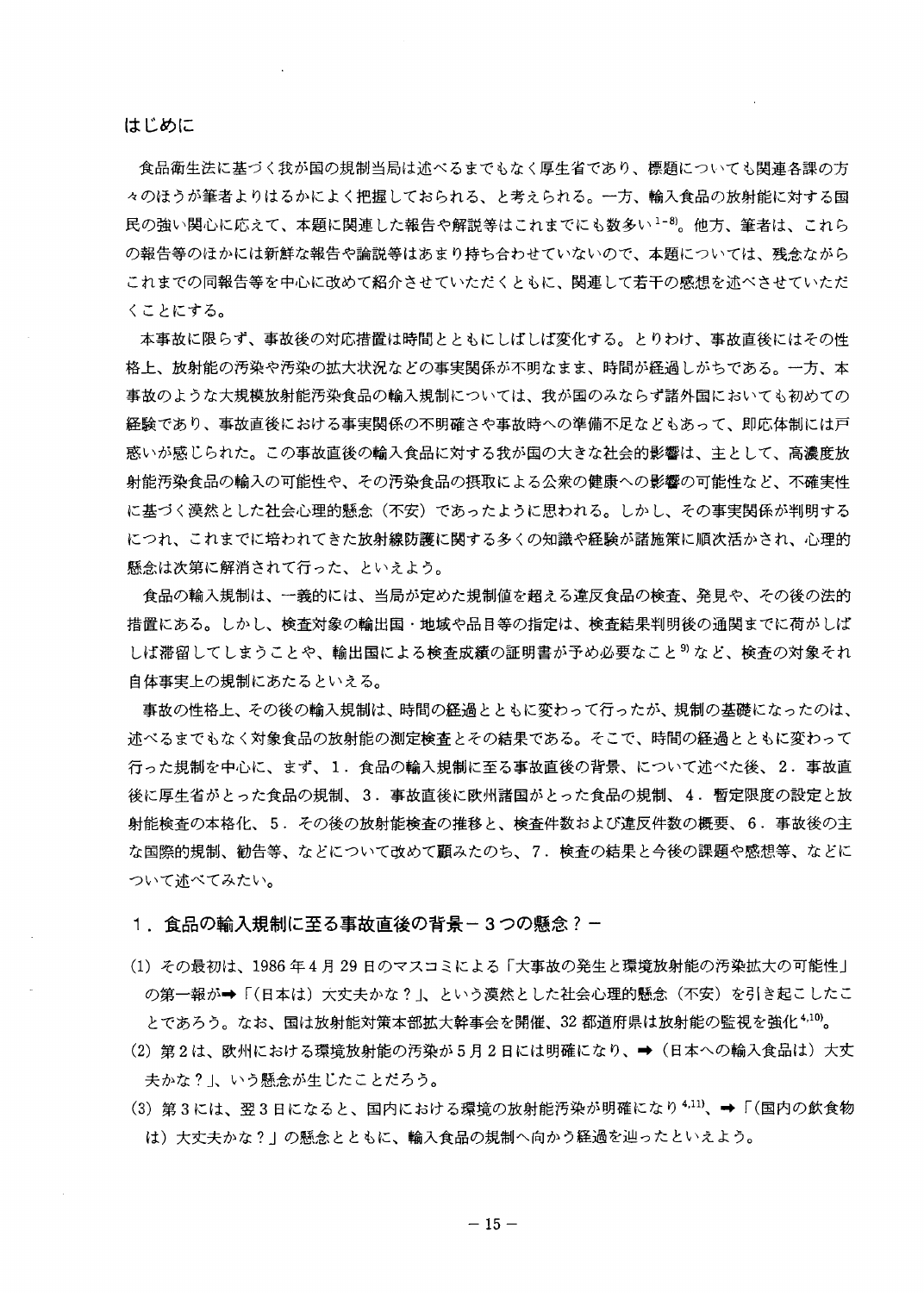### 2. 事故直後 (5月8日) に厚生省がとった食品の輸入規制 (介入)

5月8日に厚生省がとった最初の措置1-7は、

- (1) 輸入者に対する行政指導、すなわち、「高濃度汚染が予想される国や地域からの生鮮食料品の輸入自 粛要請 (衛検第127号)」であり、一方同時に、
- (2) 旧ソ連、欧州諸国など15 カ国から輸入される魚介類、肉類、野菜、及びはちみつの5食品目·群 (各100%)を対象に、9検疫所での GM サーベイメータによる放射能の検査が開始され、これにより "放射能"が検出された食品は「食品衛生法第4条違反」と見なされて、措置されることになったこと である。なお、翌日には「食品中の放射能に関する検討会」が設置されている。
- **3. 事故直後(5月)に欧州諸国がとった食品の規制(介入)**

また汚染プルームの拡散方向に添っていたことか ら、環境の高濃度放射能汚染地域も次第に拡大し て行った12)。このため、汚染食品の摂取や消費、  $^{134}$ Cs +  $^{137}$ Cs] の放射能濃度を中心に、各種の規制値、すなわち  $t<sup>13)</sup>$  (Table  $1, 2)$ <sub>0</sub>

一方、欧州諸国は、事故発生地点に比較的近く、 Table 1. Derived intervention level for radioactivity concentration of <sup>131</sup>l in foodstuffs in international trade recommended by Commission of European Community (CEC) following the Chernobyl nuclear power plant accident<sup>131</sup>.

**(Bq/Kg, L)**

| Date   | Milk, Dairy | Vegetables | Other        |
|--------|-------------|------------|--------------|
| (1986) | products    |            | foodstuffs   |
| May 6  | 500         | 350        | 350          |
| 16     | 250         | 175        | 175          |
| 26     | 125         | 90         | 90           |
|        |             |            | Fresh fruits |

Table 2. Drived intervention level for radioactivity concentration of  $[134Cs + 137Cs](Bq/Kg, I)$  in foodstuffs adopted in mainly european countries on may, 1986 following the Chernobyl nuclear power plant accident<sup>13)</sup>.

| Date  | Country              | Milk, Dairy<br>products | Vegetables | Meats                | Other foodstuffs |
|-------|----------------------|-------------------------|------------|----------------------|------------------|
| May 2 | Sweden               | 1000                    |            | 100                  |                  |
|       |                      |                         |            | $\ddot{\phantom{a}}$ |                  |
| 15    | $^{\prime\prime}$    | 300                     |            | 300                  |                  |
|       |                      |                         |            |                      |                  |
| 22    | Finland              | 1000                    |            | 1000                 | 1000             |
|       |                      |                         |            | (Beef, Pork)         | (Cereals)        |
| 31    | Recommendation       | 370                     | 600        | 600                  | 370              |
|       | by CEC <sup>1)</sup> |                         |            |                      | (Infant foods)   |
| May   | Australia            | 100                     | 100        | 100                  | 100              |
|       |                      |                         |            |                      |                  |
| May   | Canada               | $50,100$ (processed)    | 300        | 300                  | 300 (Fruits)     |

*l)* Countries adopted (except infant foods) : Ireland, Great Britain, Italy, Netherlands, Greece, Spain, Swiss, Denmark, Portugal, Luxembourg, Turkey and Norway(from june 20).

#### 4. 暫定限度の設定と放射能検査の本格化<sup>1-7)</sup>

(1) 欧州諸国に比べればやや遅れた感はあるが、上記「検討会」の答申を受けて厚生省は同年11月1日、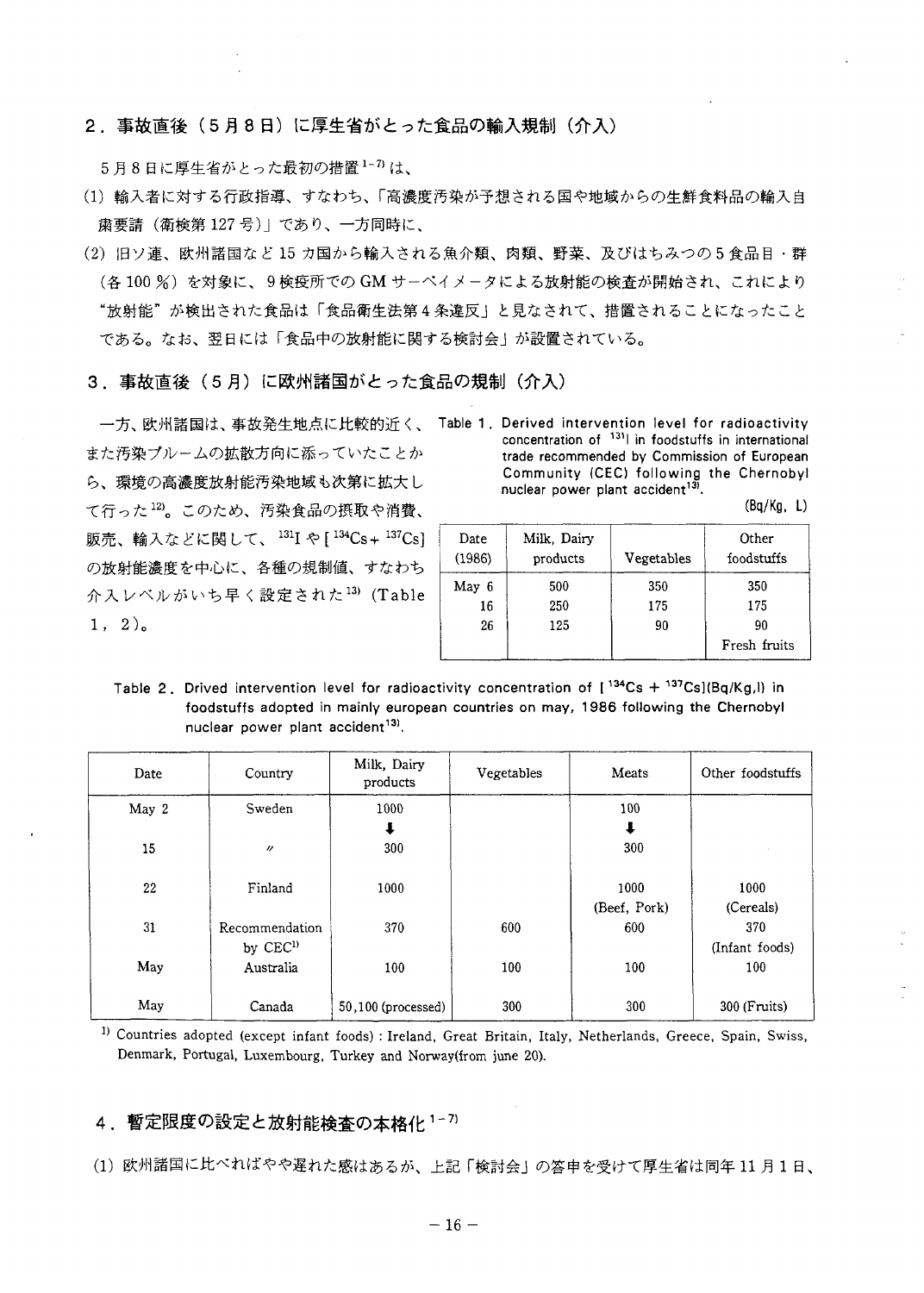## 食品中の放射能に関する暫定限度として、[<sup>134</sup>Cs+<sup>137</sup>Cs]の放射能濃度を 370Bq/Kg に設定し (Table

## 3)、違反食品発見の判断基準を明確にした。

Table 3. Factors based on calculation and re-assessment of interim derived intervention level (IIL) for radioactivity of import foodstuffs in japan following the Chernobyl nuclear power plant  $\mathrm{accident}^{1-7!}.$ 

| Factors                                                                                  | At the time $(Nov. 1, '86)$<br>of the level determination                                                                       | At the time (Oct. '87)<br>of the level re-assessment                                                                                                 |
|------------------------------------------------------------------------------------------|---------------------------------------------------------------------------------------------------------------------------------|------------------------------------------------------------------------------------------------------------------------------------------------------|
| 1. Portion of radiation dose by in-<br>take of radioactive contamina-<br>tion foodstuffs | 1/3 of dose limit for public<br>$(0.5$ rem/year).                                                                               | Consideration of effective dose<br>equivalent limit for public<br>(1 <sub>m</sub> Sv/year)                                                           |
| 2. Composition of radionuclides in<br>foodstuffs                                         | <sup>137</sup> Cs: <sup>134</sup> Cs: <sup>90</sup> Sr<br>$= 100$ : 50: 2.2 (determined for the<br>radioactive fallout samples) | <sup>137</sup> Cs: <sup>134</sup> Cs: <sup>90</sup> Sr: <sup>106</sup> Ru<br>$= 100: 50: 2: 15$ (determined for the<br>actually imported foodstuffs) |
| 3. Contribution rate of dose by in-<br>take of radionuclides                             | 134Cs + $137C$ s] : 66%<br>$^{90}$ Sr : 33%<br>$\circled{2}$<br>Other radionuclides: 1%<br>3                                    | $\textcircled{1}$ [ <sup>134</sup> Cs + <sup>137</sup> Cs] : 90%                                                                                     |
| 4. Dose per unit by intake of<br>$[134Cs + 137Cs]$                                       | (Committed dose equivalent)<br>$5.4 \times 10^{-5}$ mrem/pCi<br>$( = 1.46 \times 10^{-5} \text{ mSv/Bq} )$                      | (Committed effective dose<br>equivalent)<br>$1.33 \times 10^{-5}$ mSv/Bq                                                                             |
| 5. Intake of total diet in weight<br>(Kg/day/adult)                                      | 1.4                                                                                                                             | 1.4                                                                                                                                                  |
| 6. Consumption rate of imported<br>foodstuffs in weight                                  | 0.35                                                                                                                            | 0.35                                                                                                                                                 |
| 7. Ratio of foods imported in japan<br>from EC countries to total in<br>weight           |                                                                                                                                 | 0.039                                                                                                                                                |
| 8. Days a year                                                                           | 365                                                                                                                             | 365                                                                                                                                                  |

<sup>1)</sup> Calculation process of the drived IIL for radioactivity of  $[134Cs + 137Cs]$  in foodstuffs on nov. 1, '86 was as  $\text{follow}: 1.4 \times 0.35 \times \text{HL} \times 5.4 \times 10^{-5} \times 365 \leq 0.5 \times 1/3 \times 0.66, \text{ IIL} \leq 11.389 \text{ (pCi/Kg)} \leq 421.4 \text{ Bq/Kg}$  $\rightarrow$ 370 Bq/Kg.

(2) 一方、欧州地域からの輪入食品取扱い量が比較的多い成田、東京、横浜、大阪および神戸の5検疫所 では、NaI(T1)検出器による放射能の検出、測定装置を導入するとともに、装置による測定検査(検査 率は10%)をただちに開始した。測定によって、汚染の疑いがある場合には、さらに、国立衛生試験 所において Ge 検出器でのr線スペクトロメトリーによる分析、検査を行う体制が整備され、検査が本 格化した。

なお、検査対象食品は食肉および食肉製品、ナチュラルチーズ、脱脂粉乳、麦芽、でんぷん、野草加 -品、野菜および野菜加工品、ホップ、香辛料、ナッツ類、ジャム、マーマレー<mark>ド</mark>、 キャビア、の合計15品目に増加する一方、対象国は上記のほかにトルコが追加されている。

## 5. その後の放射能検査の推移と、検査件数および違反件数の概要<sup>1-7,13,14)</sup>

1) 検査の推移 <sup>1-7.13)</sup>

① '87 年5月:厚生大臣指定7検査機関が検査を開始(検査の充実)。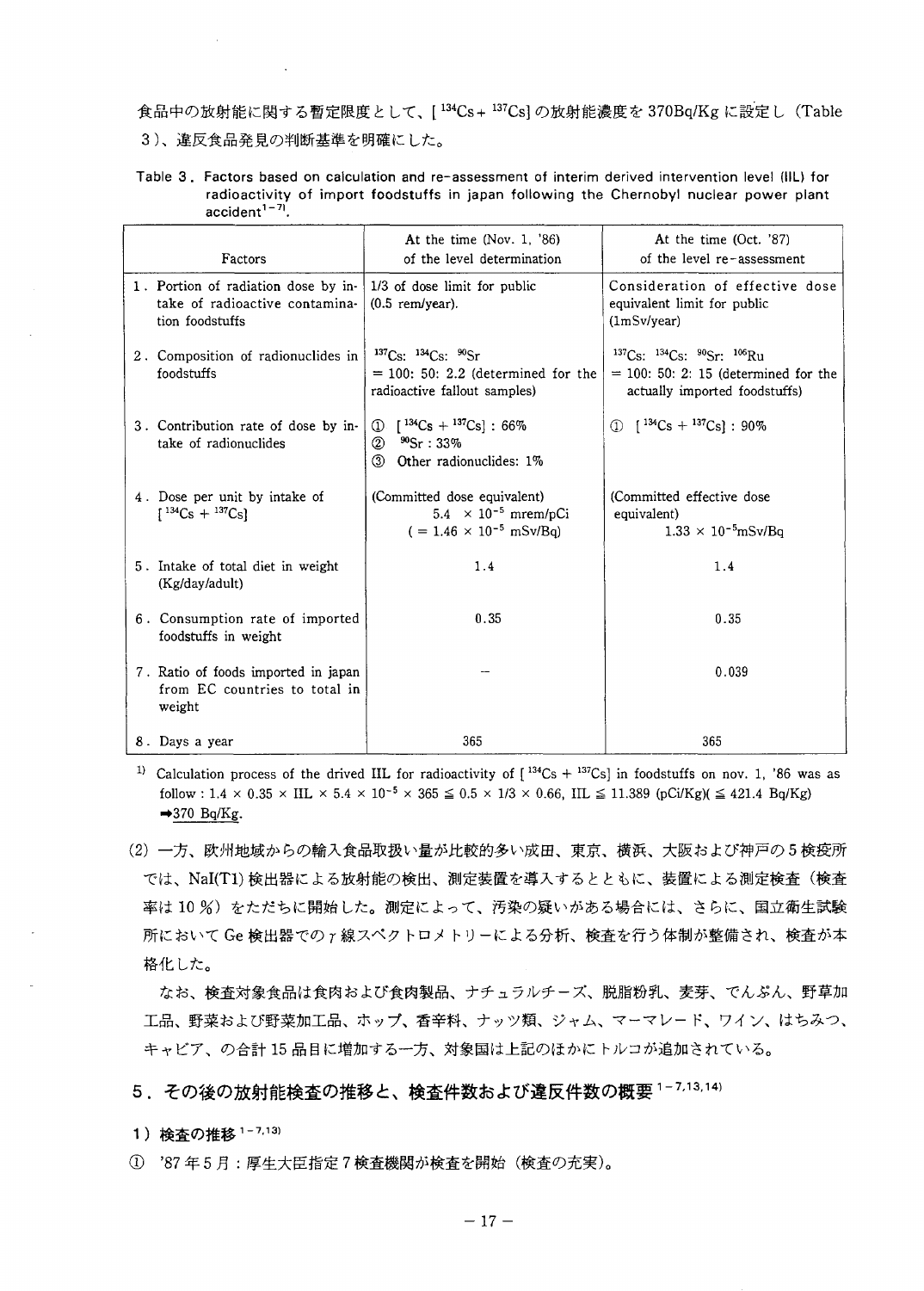- '87 *%-* 11 *ft* : **20** 品目以上に増加。ただし、対象国お よび品目によっては検査率が100 %または 10 %に区分 (Fig. 1)。
- $(3)$  '88 年年5月: 上記5 検疫所で、 Ge 検出器による r 線スペクトロメ トリー分析、検査を開始(検査の充 実)。検査(件数)はピークを迎え る。
- **4 '90年1月:対象国および一部食** 品は検査率が 100 %から 10 %へ、 または 100 %から 10 %の "モニタ リング"(通関後に検査)へそれぞ れ縮小。検査はピークを越える。
- 5 '93年1月以後現在:大部分の食 品は検査が解除。対象食品は、全欧 州から輸入されるa. 野草及びその



Fig. 1 Radioactivity monitoring for foodstuffs imported from november 1, 1987<sup>71</sup>.

加工品(水煮等を除く、キノコとハーブ類)、並びにトナカイ肉の2品目(検査率はいずれも100%) と、b. 香辛料、はちみつ、及びビーフエキスの3品目 (モニタリング率はいずれも10%)に限定さ れる13)。

- 2) 検査の件数と違反の件数の概要
- 1 '86年11月に検査が本格化以後、'87年1月には暫定限度を超える初の違反食品(2件、いずれもト ルコ産のヘーゼルナッツ、520Bq/Kg, 980Bq/Kg, 計 30 トン)が発見され、法に基づき"積戻し"の 措置がとられた。
- **© '86** 15,049 **49** (Table4)<sup>o</sup>

|  |  | Table 4 , Result of radioactivity monitoring for foodstuffs imported in japan from novemder '86 to aporil '89. <sup>7</sup> |  |  |  |  |  |  |  |  |  |  |  |
|--|--|-----------------------------------------------------------------------------------------------------------------------------|--|--|--|--|--|--|--|--|--|--|--|
|--|--|-----------------------------------------------------------------------------------------------------------------------------|--|--|--|--|--|--|--|--|--|--|--|

| Foodstuffs                              | Total     | Detection number at each radioactivity (Bq/Kg) |            |            |            |        |  |
|-----------------------------------------|-----------|------------------------------------------------|------------|------------|------------|--------|--|
|                                         | number    | $\sim$ 50                                      | $\sim$ 150 | $\sim$ 250 | $\sim$ 370 | >370   |  |
| Meats (poultry, beasts), dairy products | 3,665     | 3.558                                          | 67         | 19         | 7          | 4      |  |
| Marine products, their processed        | 1,154     | 1.144                                          | 10         | $\Omega$   | 0          |        |  |
| Cereals, beans, their processed         | 376       | 374                                            |            |            | 0          | 0      |  |
| Vegetables, fruits, their processed     | 3.864     | 3,769                                          | 152        | 34         | 12         | 13     |  |
| Sugared, tea, spice                     | 1.724     | 1,534                                          | 102        | 39         | 21         | 28     |  |
| Drinks                                  | 1,031     | 1.021                                          | 7          | 9          | 0          |        |  |
| Fats, salted                            | 166       | 164                                            | 2          | 0          | 0          |        |  |
| Others                                  | 3.079     | 2.883                                          | 226        | 25         | 9          | 4      |  |
| Total                                   | 15,049    | 14,257                                         | 567        | 127        | 49         | 49     |  |
| (rate, $\%$ )                           | $(100\%)$ | (94.7%)                                        | (3.8%)     | (0.8%      | (0.3%)     | (0.3%) |  |

7) paritially modified.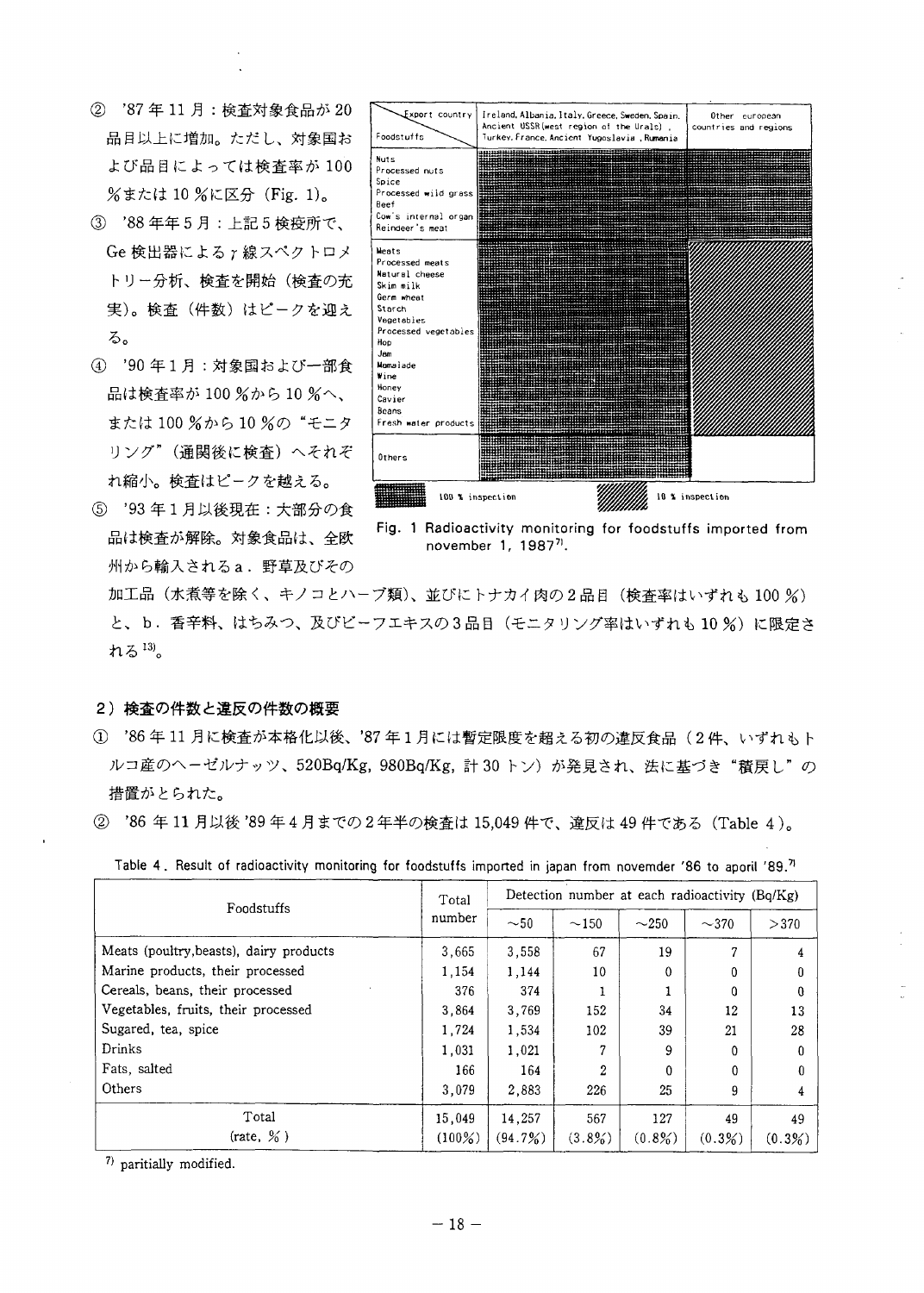| Detection number at each radioactivity (Bq/Kg) |                          |                         |                |                              |  |
|------------------------------------------------|--------------------------|-------------------------|----------------|------------------------------|--|
| $\sim$ 50                                      | $\sim$ 150               | $\sim$ 250              | $-370$         | >370                         |  |
| 660                                            | 6                        |                         |                |                              |  |
| 1,441                                          | 55                       | $\overline{\mathbf{4}}$ | $\mathbf{1}$   | 1                            |  |
| 2,692                                          | 122                      | 27                      | 14             | 4                            |  |
|                                                |                          |                         |                |                              |  |
| 3,851                                          | $\overline{\mathcal{L}}$ |                         |                |                              |  |
| 848                                            | 2                        | 1                       |                |                              |  |
| $\overline{2}$                                 |                          | $\mathbf{1}$            | $\overline{c}$ |                              |  |
| 347                                            | 19                       |                         |                |                              |  |
| 6,366                                          | 3                        | $\mathbf{1}$            |                |                              |  |
| 1,769                                          |                          |                         |                |                              |  |
| 238                                            |                          |                         |                |                              |  |
| 3,116                                          | 1                        |                         |                |                              |  |
| 871                                            |                          |                         |                |                              |  |
| 218                                            | 5                        | 1                       |                |                              |  |
| 54                                             |                          |                         |                |                              |  |
| 186                                            | 3                        |                         |                |                              |  |
| 1,892                                          | 5                        | 1                       |                |                              |  |
| 1,116                                          |                          |                         |                |                              |  |
| 285                                            |                          |                         |                |                              |  |
| 466                                            |                          |                         |                |                              |  |
| 2,942                                          | 4                        |                         |                |                              |  |
| 1,249                                          | $\mathbf{1}$             | $\overline{7}$          |                |                              |  |
| 10,648                                         | 25                       |                         |                |                              |  |
| 41,249                                         | 258                      | 43                      | 17             | 5 <sup>5</sup><br>$(0.01\%)$ |  |
|                                                | (99.2%)                  | $(0.6\%)$               | (0.1%)         | $(0.04\%)$                   |  |

|  | Table 5. Result of radioactivity monitoring for foodstuffs imported in japan from may '89 to april '917'. |  |  |  |  |  |  |
|--|-----------------------------------------------------------------------------------------------------------|--|--|--|--|--|--|
|  |                                                                                                           |  |  |  |  |  |  |

paritially modified.

621 件)で、違反は 5 件(累計 54 件)である(Table 5 )<mark>。</mark> 年4月までの2年間における検査は 41,572 件(累計 56,

4 その後、'91年5月~

'92年8月までの検査は 15,544 件 (累計 72,165 件)、 違反は0件 (累計 54

件)である。

5 また、近年の '93~'94 年は 2,565 件 (累計 74, 730件)、違反1件(累計 55件) (Table 6)<sup>14)</sup>であ り、これまでの累積違反食 品の品目、輸出国、"積戻 Table 6. Result of radioactivity monitoring for foodstuffs imported in japan from '93 to '94 $^{141}$ .

| Foodstuffs                   | Total     | Detection number at each radioactivity (Bq/Kg) |                  |                  |            |            |  |  |
|------------------------------|-----------|------------------------------------------------|------------------|------------------|------------|------------|--|--|
|                              | number    | $\sim$ 50                                      | $\sim$ 150       | $\sim$ 250       | $~1$ - 350 | $\sim$ 400 |  |  |
| Herb                         |           |                                                | 10               |                  | 0          |            |  |  |
| Mushroom                     |           |                                                | 5                | $\boldsymbol{2}$ |            |            |  |  |
| Reindeer's meat              | 2,565     | 2,539                                          | 0                | 0                |            | 1(>371)    |  |  |
| Spice                        |           |                                                | 3                | 0                | 0          |            |  |  |
| Beef extract                 |           |                                                | $\boldsymbol{2}$ | 0                | 0          | n          |  |  |
| Total                        | 2,565     | 2,539                                          | 20               | 3                | 2          |            |  |  |
| $(\text{rate}, \frac{9}{6})$ | $(100\%)$ | $(99.0\%)$                                     | $(0.8\%)$        | $(0.1\%)$        | (0.08%)    | $(0.04\%)$ |  |  |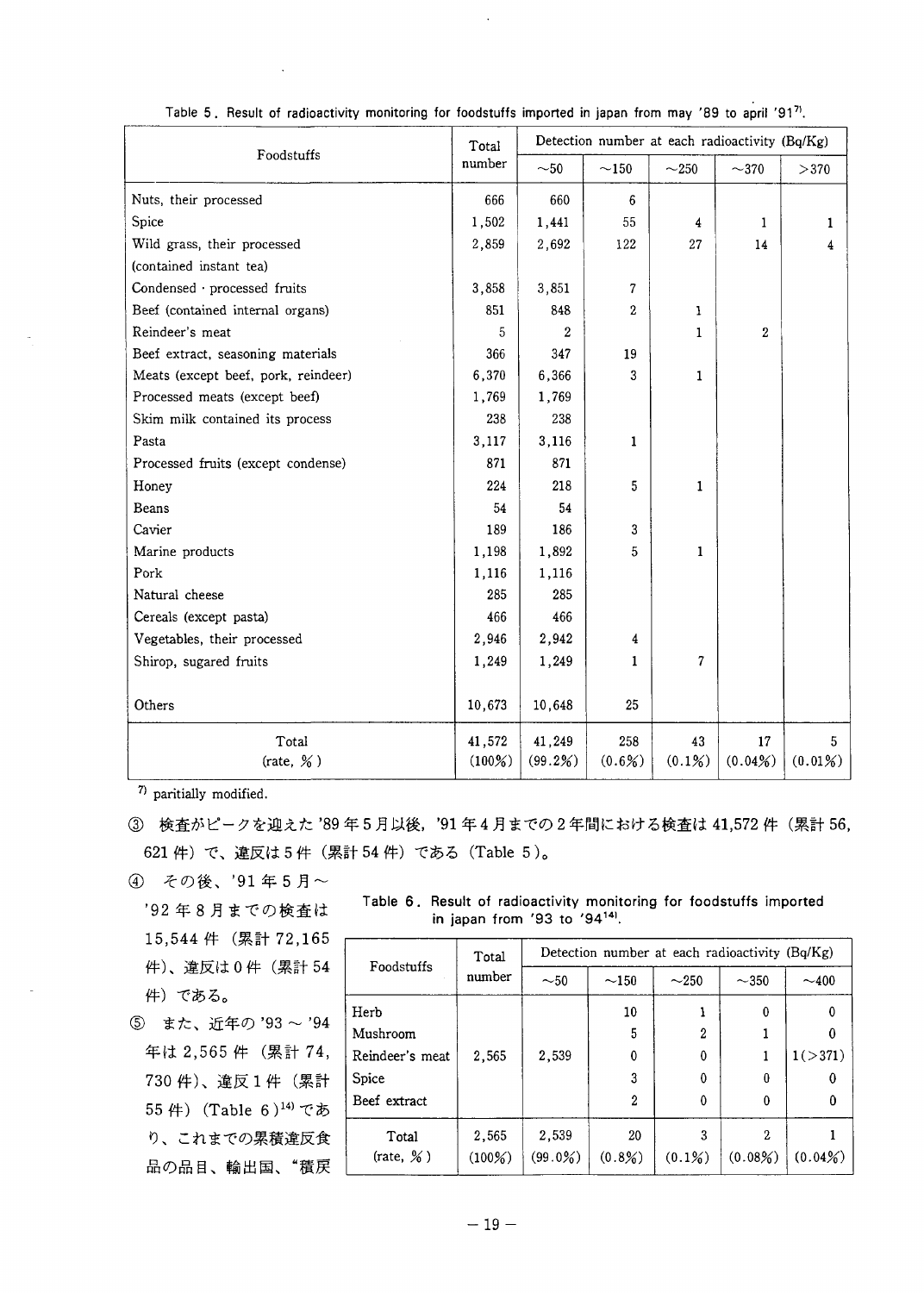| Foodstuffs            |      |      | tervention level and re-exported |      |                  | Number of foodstuffs exceeded the in- | Export's country*       | $Re$ -export's<br>quantity |
|-----------------------|------|------|----------------------------------|------|------------------|---------------------------------------|-------------------------|----------------------------|
|                       | 1987 | 1988 | 1989                             | 1990 | 1991             | $\sim$ 1994                           |                         | in weight                  |
| Hasel nuts            | 2    |      |                                  |      |                  |                                       | Tur, Ita                | $110Kg$ , $30t$            |
| Cow's stomach         | 1    |      |                                  |      |                  | 1                                     | Fin                     | 1.26t                      |
| Reindeer's meat       |      |      |                                  |      |                  |                                       | Swe                     | 0.2t                       |
| Thyme                 | 1    |      |                                  |      |                  |                                       | Fra                     | $4.02$ Kg                  |
| Heath's flower        | 1    |      |                                  |      |                  |                                       | Fra                     | $8.5$ Kg                   |
| Black currant's puree | 1    |      |                                  |      |                  |                                       | Fra                     | 1.5t                       |
| Almond                |      |      |                                  |      |                  |                                       | Ita                     | $37.5$ Kg                  |
| Ice-cream's paste     | 1    |      |                                  |      |                  |                                       | Ita                     | 576Kg                      |
| Hasel-nut's paste     | 3    |      |                                  |      |                  |                                       | Ita, Tur                | $5Kg-4t$                   |
| Beef extract          | 1    | 1.   |                                  |      |                  |                                       | Bra, Ire, Fra           | $216Kg$ , $2.6t$           |
| Laurel tree's leaf    | 5    | 1.   |                                  |      |                  |                                       | Tur, Spa                | $10Kg-28t$                 |
| Sage                  | 7    | 2    |                                  |      |                  |                                       | Tur, Gre, Yug, Alb, Fra | $4Kg - 14.5t$              |
| Herb                  | 2    | 4    |                                  |      |                  |                                       | Fra, Yug                | $4 - 98$ Kg                |
| Fern                  |      |      | 2                                |      |                  |                                       | <b>USSR</b>             | 158Kg, 180Kg               |
| Herb tea              | 3    | 2    |                                  | 2    |                  |                                       | Spa, Yug, Swi, Rum, Alb | $2Kg - 2.52t$              |
| Mushroom              |      |      | 2                                |      | 1                |                                       | Fra, Yug                | $3 - 34$ Kg                |
| Mixed spices          |      |      |                                  |      | 1                |                                       | Fra                     | 8Kg                        |
| Total                 | 30   | 16   | 4                                | 2    | $\boldsymbol{2}$ | 1                                     |                         |                            |

Table 7. Number of foodstuffs exceeded radioactivity of the intervention level and re-exported in japan<sup>7,141</sup>.

\*Tur : Turkey, Fin : Finland, Swe : Sweden, Fra : France, Ita : Italy, Bra : Bragil, Ire : Ireland, Spa : Spain, Gre : Greece, Yug : ancient Yugoslavia, Alb : Albania, USSR : ancient USSR, Rum : Rumania.

し"量は表示 (Table 7) のとおりである。

### 6. 事故後の主な国際的指針等

## 1) FAO/WHO 合同食品規格委員会 (Codex Alimentarius Commission) の指針 15)

食品中の放射能に関する規制値(介入レベル)については、上記(Table1,2)でその一部をすでに示し たが、そのほか、たとえばフィリピンにおける穀類、果物、ミルク、野菜などでは[134Cs+137Cs]の放射 能濃度が6~22Bq/Kg ときわめて低値である一方、ブラジルのミルクでは3,700Bq/Kg と比較的高く、 国によっては大きな違いが見られる1)。

 $(CEC)^{13,15,16}$ FAO/WHO, ICRP などの国際機関から同種 の介入レベルや指針等が示されているが、国 際的な貿易の混乱回避を目的とする指針とし ては、標記の指針 (Table 8) が唯一であろう。 しかし、合意がなされた時点 ('89年)は事 故後すでに3年以上も経過しているにもかか わらず、指針は事故後1年に適用されること が述べられているので、今後の事故発生時の 指針という意味合いが強い。また、同指針に

Table 8 . Guideline Levels for radionuclides in food following accidental nuclear contamination for use in international trade<sup>15)</sup>.

| Foods                                        | Representative<br>radionuclides                                                                  | Level<br>(Bq/kg)  | Dose per unit of<br>intake factor<br>(Sv/Bq) |
|----------------------------------------------|--------------------------------------------------------------------------------------------------|-------------------|----------------------------------------------|
| Foods destined<br>for general<br>consumption | $^{241}$ Am, $^{239}$ Pu<br>90 <sub>5r</sub><br>$^{134}Cs$ ,<br>$^{131}L$ .<br>137C <sub>S</sub> | 10<br>100<br>1000 | $10^{-6}$<br>$10^{-7}$<br>$10^{-8}$          |
| Milk and<br>infant Foods                     | $^{241}$ Am,<br>$^{239}Pu$<br>$^{131}$ I. $^{90}$ Sr<br>$134C_S$<br>137C <sub>S</sub>            | 100<br>1000       | $10^{-5}$<br>$10^{-7}$<br>$10^{-8}$          |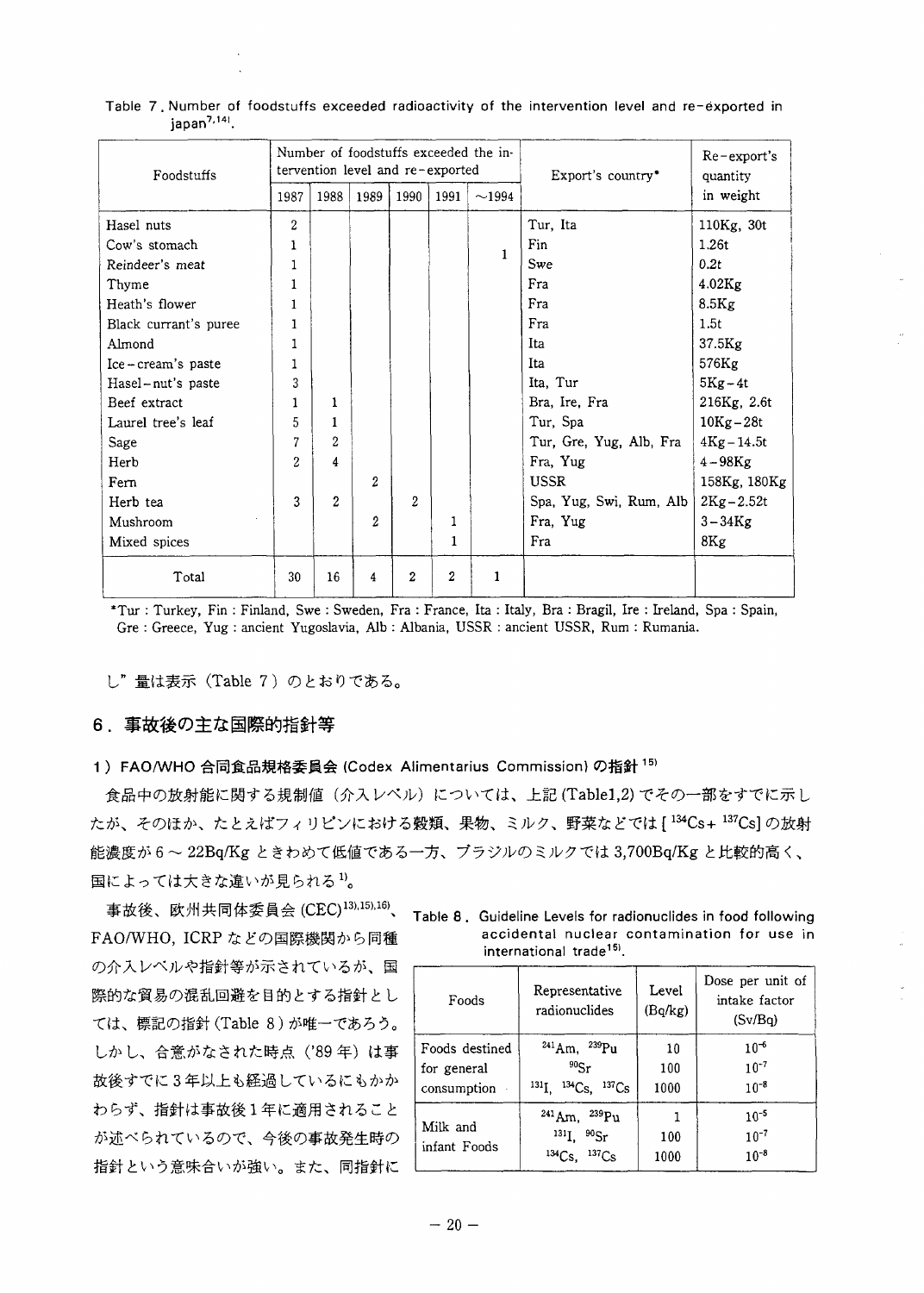は、「国内の状況に応じてレベルを設定することも可能」と追記されていることから、実質的には各国が それぞれのレベルを設定し得る<sup>17)</sup>といえよう。なお、この指針では、年あたりの個人の預託実効線量と して数mSv が想定されているものの、実際には 1mSv 以下にとどまるであろう、と推定されている。

2) ICRP 63 報告 (1992年) における勧告 <sup>16)</sup>

本報告では、大事故発生等の緊急時の場合における措置が述べられているが、代替食品入手の有無によ る介入レベルの正当化や最適化が論じられている。すなわち、

- ① その入手が可能な場合、預託実効線量が年あたり 10mSv までのレベルは正当化されるであろうとさ れ、その場合に最適化される食品中の核種ごとの濃度(大部分のβ、γ線放出核種:1 $0^3 \sim 10^4$ 、α線 放出核種:10 ~ 10<sup>2</sup>Bq/Kg) が示されている。
- ② 一方、代替食品の入手が不可能な場合、線量は 10mSv をはるかに超えても正当化されるであろうと されていることから、最適化される食品中の核種濃度もそれに応じてかなり高く設定し得ることになる であろう。

3)旧ソ連の一部の国々の牛乳および畜肉における放射性セシウムの暫定限度18)

環境の高濃度汚染地域である旧ソ連のベラルーシ、ウクライナ、およびロシアなどでは、代替食品の入 手が容易であるとは必ずしも思えないにもかかわらず、食品中の放射性セシウムに関する暫定限度(1991 年現在、牛乳:185~370Bq/1,畜肉:600~740Bq/Kg)は、上記 ICRP63の報告値に比べれば比較的 低く設定されているといえよう。

#### 7.検査の結果と今後の課題や感想

- 1) 検査の結果
- ① 社会心理的懸念 (不安) の解消

a.我が国が消費する食料品のうち、重量にしておよそ1/3は輸入に依存しているものの、このうち - 高濃度汚染地域からの量はその数%であり、したがって、全輪入量(ただし、1992 年の値 <sup>19</sup>)の概略 1~2%程度にとどまること、b. もし、これらの食品中の「<sup>134</sup>Cs+<sup>137</sup>Cs」の放射能濃度が全て暫定限 度と同水準 (370Bq/Kg) であって、このような食品を私達が年間を通じて毎日摂取し続けると仮定し ても、その際における個人の預託実効線量は概略 0.05mSv 程度(ただし、上記暫定限度算定時におけ る線換算係数から試算)にとどまること、などのほか、c.とりわけ暫定限度設定後から本格化した輸 入食品の検査体制や芒大な件数の検査(監視)によって、輸入食品の放射能に対する国民の社会心理的 懸念(不安)はほぼ解消された、といえよう。

② 違反食品の"積戻し"による食料供給への影響

これまでの10年間に55件の違反食品が発見され、いずれも"積戻し"の措置がとられた。しかし、 これら食品ごとの重量は年間の各輸入重量(ただし、1992年の値19)に占める割合が概略 0.1 %~数 %にとどまったことや、その代替食品の供給にも不自由さはあまりはなかったと考えられることから、 その輸入量の減少に起因する食料供給への影響は事実上なかったといえよう。

③ 我が国における検査体制の整備、充実への寄与

本事故の発生はまことに不幸な出来事ではあったが、この事故を契機に厚生省、とりわけ主要な検疫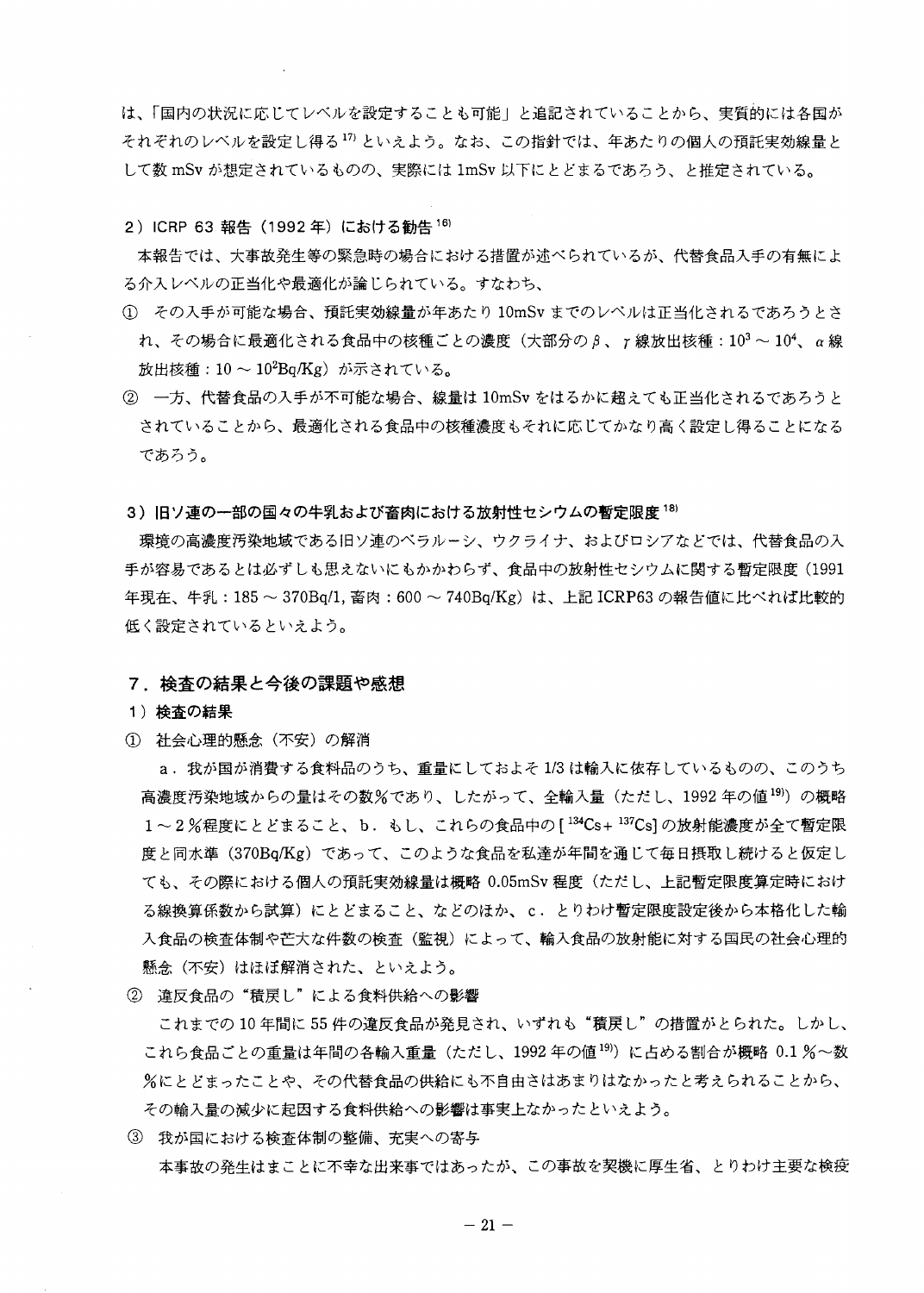所における放射能の検査体制が整備、充実されたほか、輪入食品の検査には直接関与しないまでも全国 各都道府県ごとの放射能の監視体制も整備、充実されたことは、反面的ではあるが事故による結果とい えよう。

#### 2) 今後の課題や感想等

- 1) 暫定限度算定の各要因について
	- a. 被ばく線量の割り当て:汚染食品の摂取による被ばく線量については、暫定限度算定当初、公衆の<br>- 線量限度(5mSv/年)の1/3 が割り当てられた。今後、この種の大事故の再発はきわめて考えにく いが、仮りに改めて設定を行うような場合、ICRP60報告の実効線量(1mSv/年)20)に対する割り当 (1985 年) における公衆の実効線量当量限度 (1mSv/ が 60 報告の実効線量限度(1mSv/ 年)と異なっているわけではないが、60  $(4 \times 10^{-3})$  $(1 \times 10^{-3})$  に を考慮する必要はないか?
		- b. 核種組成の変化と変化にともなう被ばく線量の評価について:現在、輸入食品中における放射性セ シウムの放射能濃度は事故直後に比べれば明らかに減少しており、検出されるセシウムとしては事実 上 <sup>137</sup>Cs に限定されるといえよう。また、国内の流通食品 <sup>21)</sup> のみならず、旧ソ. 一方、  $^{90}\mathrm{Sr}\colon ^{137}\mathrm{Cs}$ の放射能の存在比は暫定限度設定時に比べれば現在は大きく変化しており21-23)、たとえば、国内の 食品では概略 0.1 ~ 1.1 になっていること (Fig. 2)<sup>21)</sup> など、これらの核種組成の変化に基づく線量 の評価は従来と異なるものになるのではないか?
- ② 食品中の放射能濃度と"関心レベル"

最近における輸入食品の検査 (Table 6) では、比較的高濃度の放射能の存在が予想される品目を対 象にしていることにも原因するが、一部に50Bq/Kg を超える食品や、なかには150Bq/Kg を超える食

品もまだ検出されている。このうち、もし、50Bq/Kg 濃度水 準の全輸入食品を私達が年間を通じて毎日摂取し続けると仮定 しても、その摂取による年あたりの個人の預託実効線量は概略 0.1mSv 程度である。一方、ICRP60 報告中の緊急時計画の項 においては、食品中の国際貿易において不必要な制限を回避す るため「介入レベル以下の食品に対してはどんな制約も人工的 障壁と見なすべきである(ただし、上記 FAO/WHO の指針は 介入レベルとは見なされていない)」旨(第284項)が述べら れている。しかし、50Bq/Kg を超えるような食品中の放射能 濃度は、我が国の流通食品のそれ(概略 0.1~1Bq/Kg程 度21) (Fig. 3) に比べれば著しく高いので、介入レベルとま ではいえないまでも、関心を持ち続けるべき、いわば、"関心 レベル"とでもいえよう。



Fig. 2 Radioactive concentration ratio (average) of <sup>90</sup>Sr: <sup>137</sup>Cs in japanese foodstuffs measured from 1983 to 1994 $^{21}$ .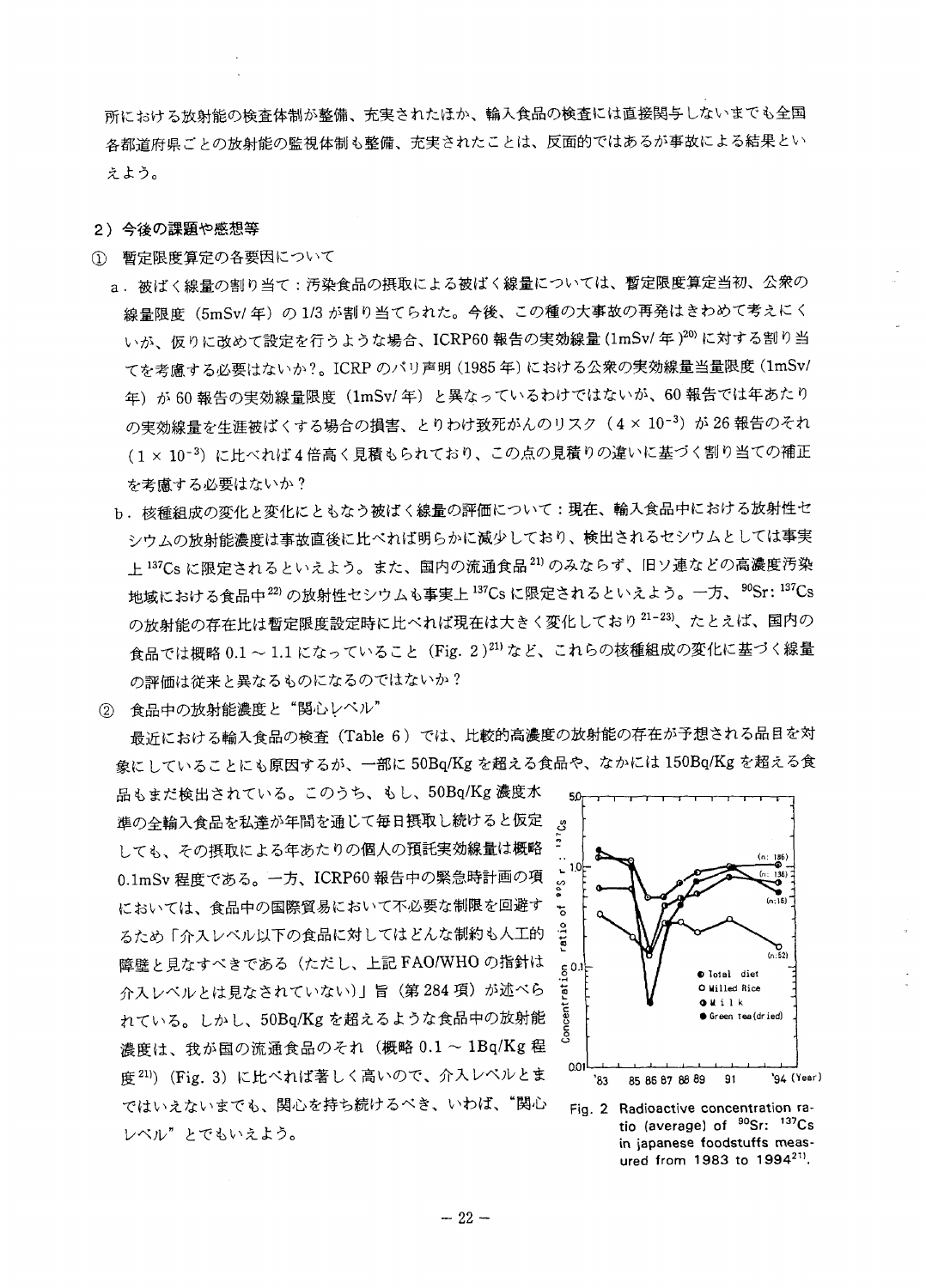③ 検査体制縮小による緊急時への即応

上記のとおり、一部食品を除いて検査は現在ほぼ解除されて り、解除にともない検査体制も一時期に比べれば著しく<br>-<br>-されている。今回のような大事故の再発はほとんど考えられず、 さらなる検査体制の充実の必要性も現在では薄れてはいるが、 緊急時へ備える検査(測定)技術力や、技術者数、測定機器等 の維持管理は今後とも必要であろう。

4 検査対象外の高濃度放射能水準食品輸入の可能性

'90年の測定結果ではあるが、旧ソ連における日常食の放 (<sup>90</sup>Sr および <sup>137</sup>Cs) の水準 <sup>22)</sup> (Table 9) れに比べれば概略10~100倍も高いこと、また、'92年の測 定結果ではあるがノールウエイ山中のトナカイ肉やヒツジ肉に 10,000 〜 20,000Bq/Kg 程度もの高い <sup>137</sup>Cs されていること18)、さらには、ロシアによる海洋への大規模 な放射性廃棄物の投棄が明らかになったこと<sup>24)</sup>、などの背景 のほか、加地<sup>の</sup>が指摘するように、高濃度放射能水準の食品 を長期保管後に日本へ輸出する可能性などが考えられ、監視に は今後とも留意する必要があろう。なお、本投棄に係る安全確 認を主目的に筆者らも海産食品等の放射能のモニタリングを実 施している<sup>25)</sup>。

5 輸入食品中における放射性セシウム以外の核種の組成や被ば くの寄与について

測定の容易さから、これまでは 134Cs や<sup>137</sup>Cs の放射能につき検査が行われて きた。そのほか、物理学的半減期が比較 的長く (> 28.8年)、少量の摂取により 多くの内部被ばく線量をもたらす <sup>90</sup>Sr、  $\sim$   $^{240}Pu$ 性核種の放射能については、過去に一部 測定例が見られる<sup>25)</sup>ものの、近年はほ とんど測定されていない。現状の核種組 成とともに、その際の被ばくの寄与を確 認する点からも、念のため一度これらの 測定を行ってみる必要があろう。

6 実際的な放射能汚染食品摂取の場合に おける真の被ばく線量解明研究の推進

食品は輸入形態そのままを直接的に摂 取するのみならず、洗浄、調理、加工等



(Bq)/dietary intake(1.4kg)/

|                                                           | Table 9, Radioactivity of <sup>90</sup> Sr and <sup>137</sup> Cs in total diet samples* <sup>1)</sup> |
|-----------------------------------------------------------|-------------------------------------------------------------------------------------------------------|
| collected in regions of the Ancient USSR <sup>22)</sup> . |                                                                                                       |

man/day.

| Regions                                                                         | Radioactivity (Bq/Kg dry mass*2)                     |                                                           |
|---------------------------------------------------------------------------------|------------------------------------------------------|-----------------------------------------------------------|
|                                                                                 | 90Sr                                                 | $137C_S$                                                  |
| Russia (Novozybkov)<br>Stari Bobovici<br>Novozybkov<br>Stari Vyskov<br>Sv' atsk | 5.6(1)<br>$2.3 - 5.2(6)$                             | 14,1160 (2)<br>$27 - 285(7)$<br>57,3930 (2)<br>36, 101(2) |
| Belorussia (Bragin)<br>Gden<br>Malozin<br>Mikulici<br>Bragin                    | $0.95 - 4.9(3)$<br>$1.1 - 3.8(3)$<br>$1.8 - 12.5(3)$ | $4 - 421(4)$<br>$17 - 63(3)$<br>$35 - 182$ (3)<br>14(1)   |
| Ukraine (Ovruc)<br>Daleta -<br>Rakitnoe<br>Korchevka                            | 3.8(1)<br>4.1(1)<br>4.8, 10.8 (2)                    | 1350-6370 (3)<br>$101 - 3600$ (3)<br>$60-1010(3)$         |

( ) : No. of samples.  $^{22)}$  : partially modified.

\* 1): Their collection data is no clear, but probably in 1991 in consideration of the reference.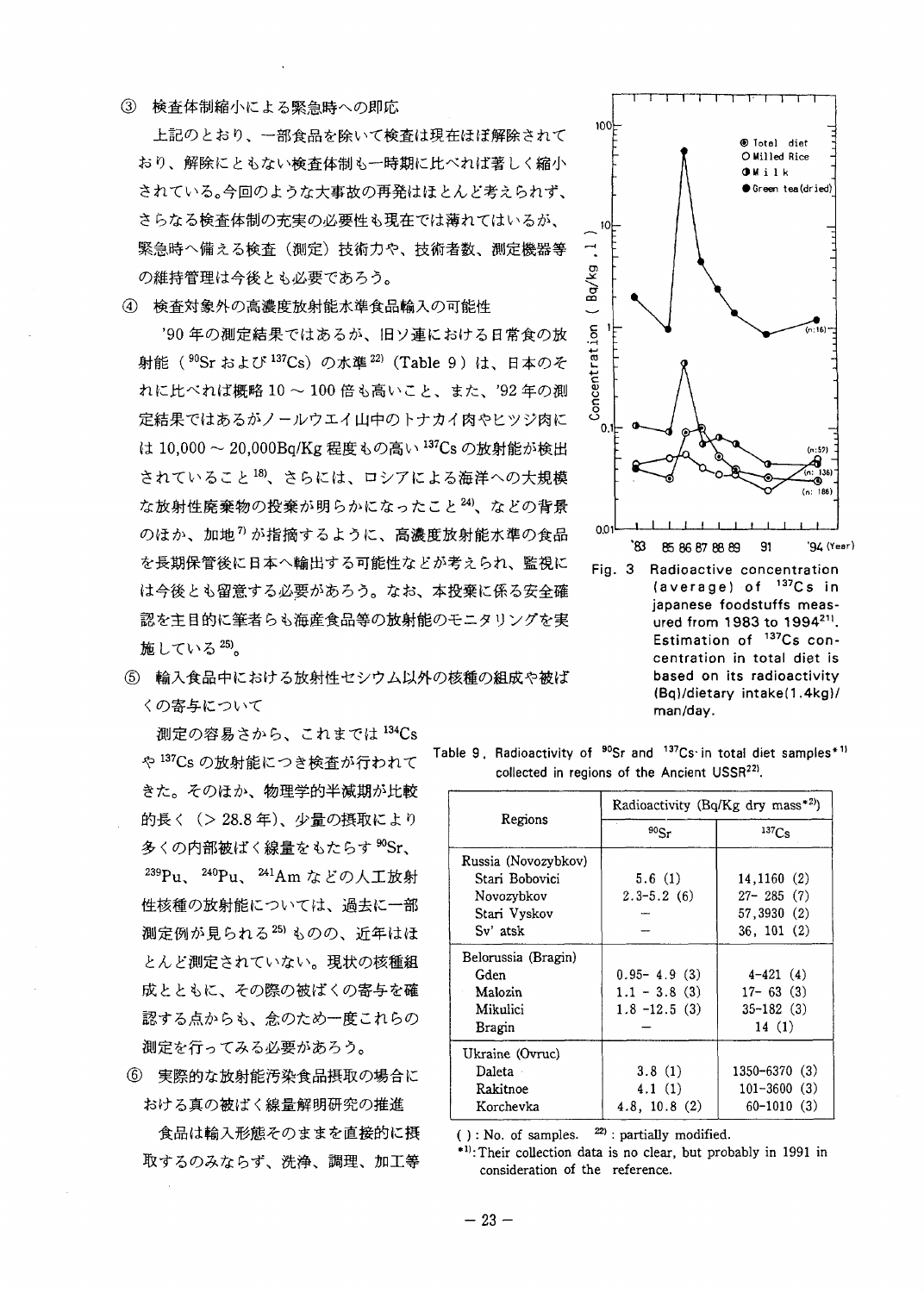の処理後にしばしば摂取する。したがって、これらの処理過程で放射性核種の存在量や化学形が変化す ること<sup>27)</sup>も考えられる。このため、実際の摂取量はこれらの処理により異なる一方、化学形の変化は 被ばく線量評価の基礎になる体内代謝への影響も十分考えられる。本問題の一端は筆者らも検討してお り<sup>28-33)</sup>、また、これまでにも解明されてはいるが、実際的な食品ごとについては食品がきわめて多様 なこともあって十分解明されているとはいいがたい。しかし、真の内部被ばく線量を明らかにするため、 これらの問題の解明を一層推進する必要があろう。

文献

- 1) 岩島 清·大久保 隆:輸入食品の放射能規制の考え方、食品衛生研究、37(7), 7-21 (1987).
- 2)大久保隆·岩島 清:日本における輸入食品の放射能汚染と暫定限度、公衆衛生院研究報告、37(3~4), 169-175 (1988).
- 3)岩島 清・大久保 隆:日本における輸入食品の放射能汚染に関する暫定限度、保健物理、23, 63−67 (1988).
- 4) 高谷 幸:チェルノブイリ原発事故と輸入食品の放射能汚染について、食品衛生研究、39(10), 15-25  $(1989).$
- 5)岩島 清:日本における輸入食品の放射能汚染と暫定限度、公衆衛生学会分科会シンポジウム特集、モダン メディア、35(7), 369-373 (1989).
- 6) 岩島 清: V輸入食品、放射能調査の歴史と展望-食品と放射能-、日本分析センター広報、No.20, 25-30  $(1992).$
- 7) 加地祥文:輸入食品の放射能検査、Isotope News, No.467, 26-33 (1993).
- 8)杉山英男:放射線緊急時における飲食物摂取制限に関する国際的指針、公衆衛生研究、43(1), 33-41 (1994).
- 9) 五味堅二:輸入食品の監視体制、医学のあゆみ、154(2), 97-101 (1990).
- 10) 放射線医学総合研究所:チェルノブイリ周辺旅行者帰国者等保健調査報告書 (1986).
- 11) 科学技術庁:チェルノブイリ原子力発電所事故に係る放射能調査、第28回環境放射能調査研究成果論文抄 録集、265-439 (1986).
- 12)国連科学委員会:チェルノブイリ事故からの被曝、放射線の線源、影響及びリスク、1988年報告書、放射線 医学総合研究所監訳、実業公報社、東京 (1990).
- 13) 厚生省生活衛生局食品保健課検疫業務管理室長(通知): 旧ソ連原子力発電所事故に係る輸入食品の監視指導 について、平成5年1月11日 (衛生第10号) (1993).
- 14) 厚生省:未発表
- 15) FAO/WHO : Food Standards Program, Codex Alimentarius, General Requirements, Second edition,  $183 - 188$  (1991).
- 16) ICRP : Publication 63, 放射線緊急時における公衆の防護のたの諸原則、23-25, 日本アイソトープ協会、丸 善、東京 (1994).
- 17) 森田邦夫: FAO/WHO 合同食品規格委員会第18回総会に出席して、食品衛生研究、39(10), 7-13 (1989).
- 18) IAEA : Reducing caesium contamination of food products in the Chernobyl area, IAEA Bull., 18-23  $(1993).$
- 19) 厚生省輸入食品監視員協議会編:輸入食品 1993、(社)日本食品衛生協会、大日本法令印刷、東京(1995).
- 20) ICRP : Publication 60, 国際放射線防護委員会の 1990 年勧告、日本アイソトープ協会、丸善、東京 (1991).